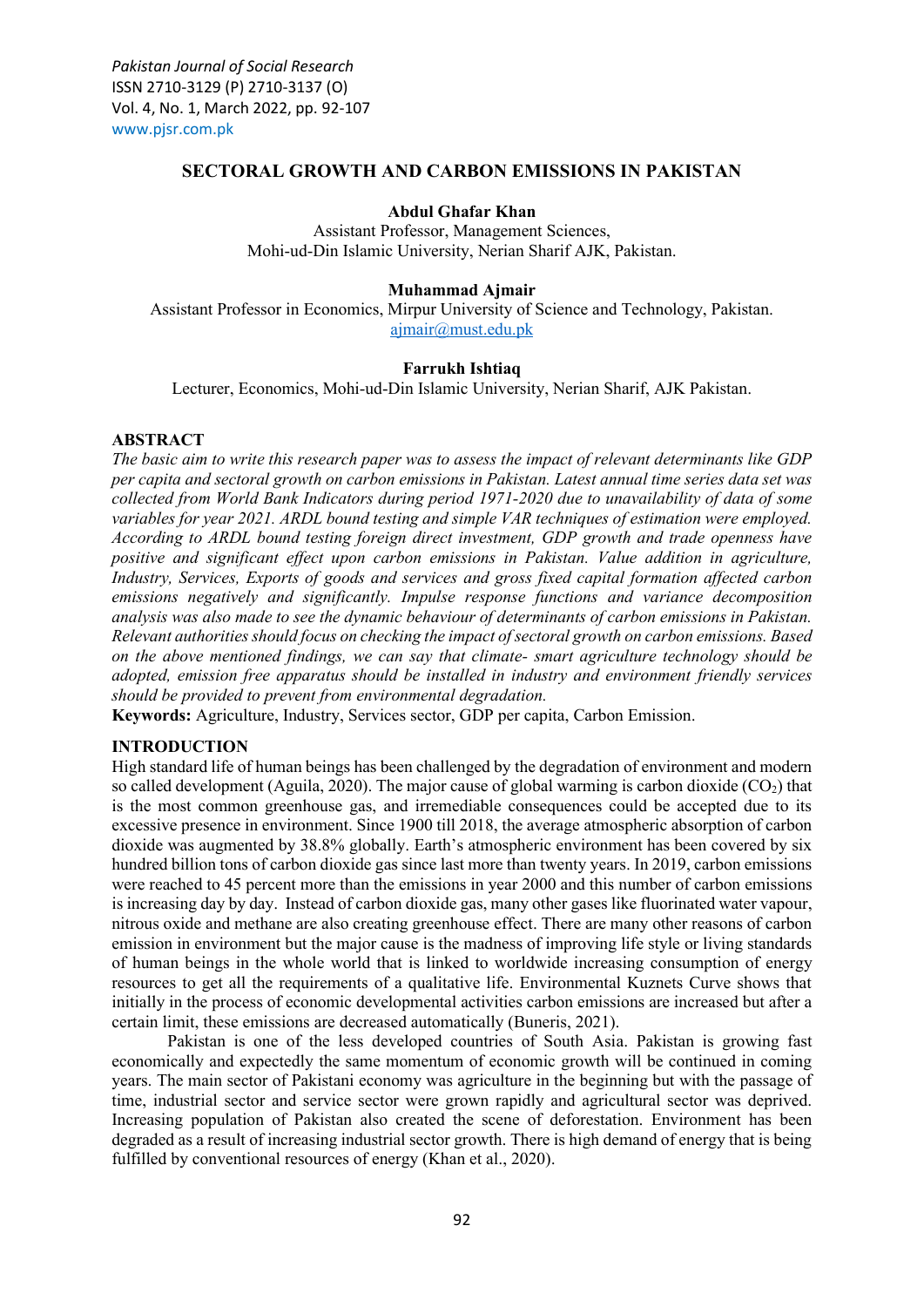This paper, not only evaluates the impact of GDP per capita on Carbon emissions in Pakistan but also the impact of sectors of GDP (agriculture, industry and services) is also considered. Other variables like foreign direct investment, foreign trade, exports and gross fixed capital formation were also included as explanatory variables in the estimation analysis. These variables were collected from existing empirical literature on the specific topic.

Same type research paper was published by Bashir et al., (2020) where authors considered exports growth, energy growth, population growth, agriculture, industry and services sector as explanatory variables. Three explanatory variables including agriculture, industry and services sector are common in both papers but others are different. We additionally applied VAR estimation technique to explain dynamic behaviour of explanatory variables. Our data set is up to 2020 as well.

Organization of the study includes introduction, literature review, material and methods, results and conclusion. References are also attached at the end of paper.

### **REVIEW OF LITERATURE**

Litavcova and Chovance (2021) applied autoregressive distribution lag (ARDL) bound testing methodology to estimate the results for Danube region countries over the period of (1990-2019). The dependent variable was (*CO2*) and independent variables were economic growth, energy consumption. Authors explored the long-run and short-run causal relationship between gross domestic product and energy consumption. Economic growth exerted positive and significant impact on carbon dioxide emissions and showed the interconnectedness of energy consumption, economic growth and (*CO2*) emissions.

Osadume, R. (2021) wrote a paper to check the effect of economic growth over  $CO<sub>2</sub>$ . Covering the data period 1980-2019, the authors employed panel econometric methods of statistical analysis for West African Countries. The dependent variable was carbon dioxide emissions and independent variables were population growth and real GDP. The outcome indicated that population growth and real GDP show a significant and positive effect on the carbon dioxide emission (CO2). They examined that 1% rise in the real gross domestic product resulted to 3.11% unit rise in carbon emissions.

Shikwambana et al., (2021) wrote a paper to see the link between economic growth and carbon emissions in South Africa. Covering the period (1994-2019) the data was taken from the World Bank's WDI indicators' (2021) namely gross domestic product and carbon dioxide emissions. Authors explored environmental Kuznets curve as well. The dependent variable was carbon dioxide and independent variables were black carbon, sulfur dioxide and GDP. The results indicated a strong positive linear correlation between GDP and carbon  $CO<sub>2</sub>$  emissions. The association between GDP and CO2 emissions showed a concentrated coefficient of correlation (0.05). The results indicated that emission levels were generally correlated with economic growth.

Zhang, J. (2021) wrote a paper "Environmental Kuznets curve hypothesis on carbon dioxide emissions: Evidence for china". During the period (1971-2014), authors used annual time series data and employed ARDL bound testing technique for estimation. The dependent variable was carbon dioxide emissions and the independent variables were energy consumption and GDP. The empirical results showed the N- shape relationship between carbon dioxide emissions and real gross domestic product per capita in long run. Energy consumption affected (CO2) positively while negative impact of urbanization on carbon dioxide emissions was found out in the long run.

Farouq, I. S. (2021) explored the cross country data covering the period 1980-2019) for Sub Saharan African countries. Researcher used linear panel estimation regression model. The dependent variable was carbon dioxide and independent variables were GDP and financial globalization. The empirical results showed that globalization has negative impact on carbon dioxide emissions. GDP showed positive relation with carbon dioxide emissions.

Wen, J. et al., (2021) wrote a paper and scrutinized the consequence of energy consumption, globalization and economic growth over carbon dioxide emissions during period (1985-2018) under the environmental Kuznets curve (EKC). They applied fully modified ordinary least square model (FMOLS). Dependent variable was Carbon dioxide emissions and independent variable was globalization. Results showed that globalization was positively associated with carbon dioxide emissions.

Pilatowsk, M et al., (2020) wrote a paper to assess the impact growth, nuclear and renewable energy consumption over carbon emissions in Spain. Authors used annual data for the period (1997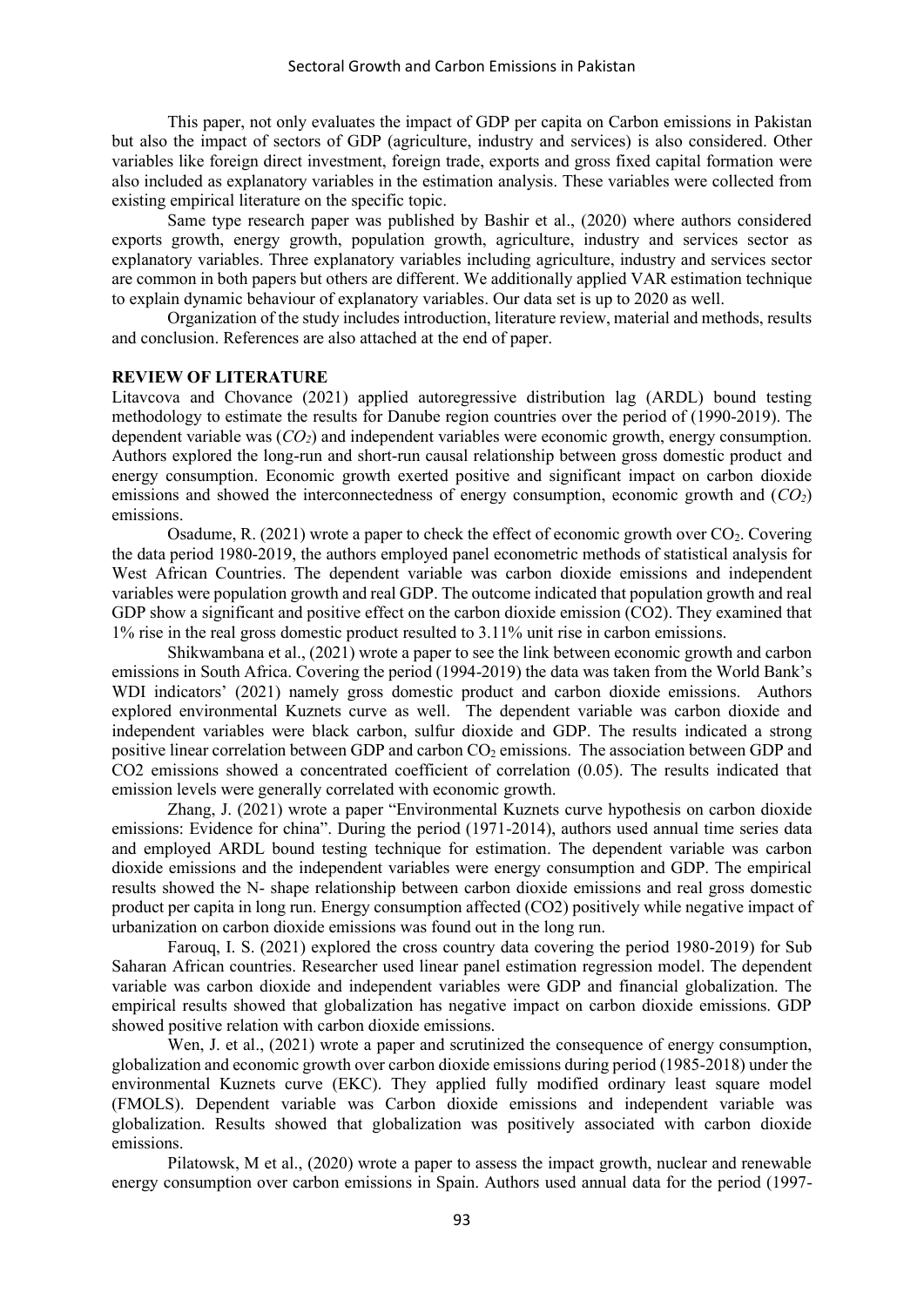2018). The authors estimated threshold autoregressive vector model. Authors found that economic growth and carbon dioxide emissions are positively correlated during expansion but negatively during recession. They found that increasing consumption of nuclear energy clues to reduced carbon dioxide emissions in case of boom otherwise negative and insignificant.

Khan, M. K. et al., (2020) used annual time series data for the period (1965-2015). They employed autoregressive vector model and used (ADF) techniques. The dependent variable was carbon dioxide and independent variables were economic growth, coal consumption, oil consumption and natural gas. They estimated that economic growth has positive impact on the carbon emissions and coal consumption indicates positive effect on (*CO2*) emissions in Pakistan. Natural gas shows insignificant and positive impact on carbon dioxide emissions in case of Pakistan.

Liu, M. et al., (2020) employed technological model and conducted the empirical analysis by applying a semi-parametric panel fixed effect model to check the effect of globalization on carbon emissions in G-7 countries. Covering the data period (1970-2015), the dependent variable was (*CO2*) emissions and independent variables were elasticity, energy consumption and gross domestic product. The results showed that relationship between globalization and carbon emissions is inverted U-shaped that strongly supports the hypothesis of environmental Kuznets curve. Results further showed that rising economic output is connected positively with carbon emissions. The growth of globalization applies a substantial and positive impact on carbon emissions.

Osobajo, O. A. et al., (2020) checked the relation of economic growth and energy consumption on carbon dioxide emissions' levels by evaluating the data from 70 countries during the period of (1994- 2013). The dependent variable was carbon dioxide and the independent variables were population growth, capital stock and economic growth. These variables showed a two-way relationship with carbon dioxide emissions but energy consumption showed a one-way association with carbon emissions. The estimated pool ordinary least square (OLS) and fixed effect method both explained the strong association between carbon emissions and its determinants.

Nam, K.et al., (2020) applied functional coefficient model to estimate the results for the data period 1971-2017. Dependent variable was carbon dioxide and independent variable was income elasticity. Results showed that in rich countries, income elasticity is decreased while it is increased in case of poor countries.

Odugbesan, J. A. & Rjoub, H. (2020) employed ARDL bound testing estimation technique for data analysis in 'MINT' countries. Annual time series data was collected from World Development Indicators (2018). Dependent variable was carbon dioxide emissions and independent variables were energy consumption, urbanization and economic growth. According to findings there was association between energy growth and  $CO<sub>2</sub>$  in case of Mexico in long run while in short run two-way causality was found out between economic growth and CO<sub>2</sub>.

Adedoyin, (2020) wrote a paper for economies of BRICS countries. Authors used annual time series data from period 1990-2014. They applied the ARDL technique and fixed effect model. The dependent variable was carbon dioxide emissions and independent variables were coal, consumption and coal rent. The empirical results showed that coal rent and coal consumption showed significant and negative association with carbon dioxide emissions.

### **METHODOLOGY**

To prevent the danger of misleading findings from spurious regression, the most necessary task is to check stationarity of collected variables. There are many tests that can be used for unit root checking but here we applied Augmented Dickey Fuller (ADF) unit root test.

There are various techniques that can be used to check the co-integration between the variables. Some techniques are Engle and Granger, (1987), Johansen and Juselius, (1990) and Johansen, (1995) The requirements of the above mentioned techniques is that the data should be stationary at same order either at level or first difference. Pesaran et al., (2001) introduced a technique that is named as Autoregressive Distributive Lag (ARDL) bound testing for cointegration analysis in case of the situation when some variables are stationary at first difference and some are level stationary.

ARDL bound testing approach is employed both for endogenous and exogenous variables. There are many advantages for using ARDL bound testing approach.

1- Small and limited data sets can be accommodated in estimations in case of ARDL model.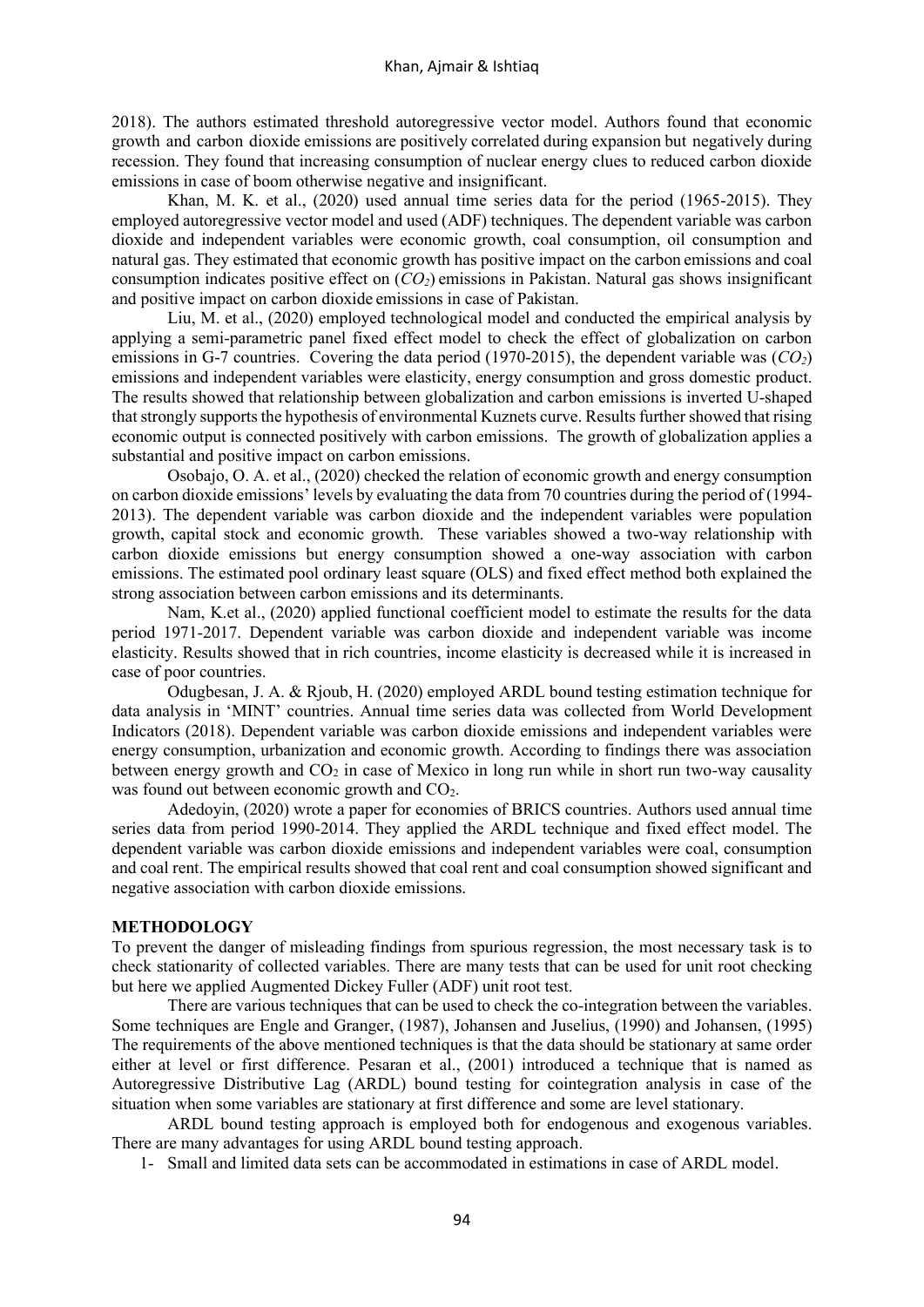- 2- No need to check stationarity of variables in ARDL but no variable should be stationary at second difference.
- 3- Short run and long run association of variables can be calculated at the same time.

The initial shape of Kuznets curve in case of sectoral growth and carbon emissions in case of Pakistan is as under:

$$
co_2 = f(fdin, lagric, l \exp t, lfc, \lg dpc, lidy, lserc, ltde)
$$
\n
$$
Logarithmic transformed shape of equation (1) will be as under:\n
$$
co_2 = \beta_0 + \beta_1 f din_t + \beta_2 lagric_t + \beta_3 l \exp t_t + \beta_4 lfc_t + \beta_5 \lg dpc_t + \beta_6 lidy_t + \beta_7 lserc_t + \beta_8 ltde_t + \mu_t
$$
\n
$$
(2)
$$
$$

 $co_{2t}$  is showing carbon emissions per capita (log was not taken),  $fdin_t$  is used for net inflow of foreign direct investment(already in % of GDP, so log was not taken), *lagric*, stands for log of value addition of agriculture, forestry and fishing,  $l \exp t_i$  is used for log of exports of goods and services, If  $c_t$  is showing log of gross fixed capital formation , lg  $dpc_t$  is log of GDP per capita, lidy<sub>t</sub> stands for log of value addition of industry including construction, lserc<sub>t</sub> stands for log of value addition of services, *ltde*, is used for log of trade openness and  $u_t$  is used for error term where t shows that data is time series.  $\beta_s$  are coefficients of regression.

Several steps are followed in the estimation analysis of ARDL model. Initially F. statistics is calculated and then compared to the lower and upper bounds of critical values given by Pesaran et al., (2001). If the calculated F. statistics value is greater than upper bound value, we come to the conclusion that long run relationship is existed among variables to be estimated. If calculated value is less than the lower bound value, no cointegration is existed. Finally, if the calculated value neither smaller than lower bound nor greater than upper bound, results will be inconclusive about long run relationship existences among variables. Then, we move further if there is existence of long run relationship.

$$
co_{2t} = \alpha_0 + \sum_{i=1}^{p} \delta_i co_{2t-i} + \sum_{j=1}^{8} \sum_{j=0}^{qj} \theta_{ij} W_{jt-i} + \varepsilon_t
$$
 (3)

 $W_t$  is representing vector of explanatory variables,  $\varepsilon_t$  stands for error term,  $\varepsilon_t$  represents the error term,  $\delta_i$  is used for long run coefficients and p and  $q_j$  show lag length that is decided by Schwartz Information Criteria, final prediction error and Akaike Information Criteria for mentioning the specification of ARDL model. Here in this research, due to small sample data covering less than sixty observations, Akaike Information Criteria was preferred due to the reason mentioned by Liew (2004) that it useful in this case.

This study selects the AIC to calculate the optimal lag values since the AIC is a more useful in case of a small sample, which is less than 60 observations (Liew 2004). Short run estimation of relationship among variables through error correction model is the last step of ARDL model that is as under:

$$
\Delta co_{2t} = \gamma_0 + \sum_{i=1}^p \pi_i \Delta co_{2t-i} + \sum_{j=1}^8 \sum_{j=0}^{qj} \eta_{ij} \Delta W_{jt-i} + \phi ECT_{t-1} + e_t
$$
\n(4)

 $\pi$ <sub>i</sub> and  $\eta$ <sub>j</sub> represent short run coefficients,  $\phi$  shows the parameter of speed adjustment of error correction term( $ECT_{t-1}$ ). Sign of  $\phi$  should be negative (-1 to 0) and it should be significant for converging the system in long run. Negative  $\phi$  corrects lagged errors.

#### **Data**

Annual time series data for the period (1971-2020) was collected from World Development Indicators(WDI;2021). All the descripted data details have been attached as Appendix-A at the end of paper.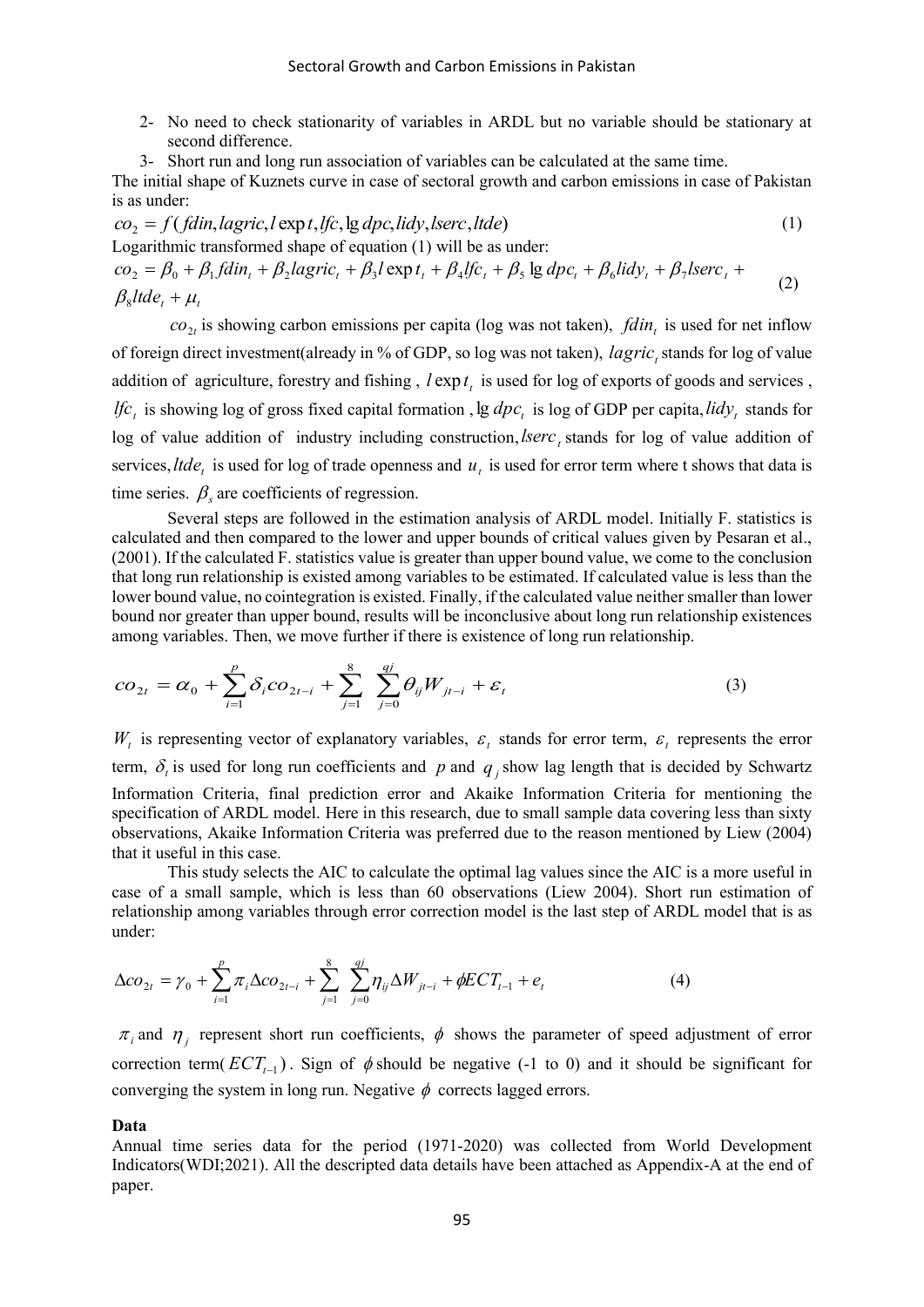# Khan, Ajmair & Ishtiaq

# **Vector Auto Regression (VAR)**

ARDL bound testing approach gives always point estimators, so it is called fixed parametric approach. We cannot judge the relationship among variables of interest on the basis of only point estimators. In our research study, determinants of carbon emissions only tell about the positive and negative aspect of relationship on average. It was necessary to know about the complete response of carbon emissions as a result of shocks in its relevant determinants. It was also necessary to know about the intensity of the most affecting determinant of carbon emissions in our research study. For that purpose, we employed vector auto regression (VAR) analysis. This estimation technique tells about impulse response function and variance decomposition analysis.

# **RESULTS**

# **Unit Root Tests**

A high standard Augmented Dickey Fuller (*ADF*) test was applied to check the unit root in variables. It is clear from table 1 that two variables like net inflow of foreign direct investment and trade openness are stationary at level. All other variables like value addition of services sector, value addition of industry, value addition of agriculture, GDP per capita, gross fixed capital formation and exports (goods and services) including dependent variable carbon emissions are stationary at first difference Table 1: ADF Unit Root Test for ARDL

|                 |            | Level     |            | <b>First Difference</b> | Order of    |
|-----------------|------------|-----------|------------|-------------------------|-------------|
| Variables       | Intercept  | Trend &   | Intercept  | Trend $\&$              | Integration |
|                 |            | Intercept |            | Intercept               |             |
| CO <sub>2</sub> | 0.407      | $-3.976*$ | $-6.554**$ | $-6.418**$              | I(1)        |
| f din           | $-2.966*$  | $-3.417*$ | $-4.816**$ | $-4.769**$              | I(0)        |
| lagric          | $-2.187$   | $-1.899$  | $-6.816**$ | $-7.060**$              | I(1)        |
| lexpt           | $-2.984*$  | $-2.859$  | $-7.232**$ | $-7.490**$              | I(1)        |
| lfc             | $-2.138$   | $-2.308$  | $-5.533**$ | $-5.636**$              | I(1)        |
| $lg$ dpc        | $-0.833$   | $-2.378$  | $-6.190**$ | $-6.172**$              | I(1)        |
| lidy            | $-2.210$   | $-2.785$  | $-7.889**$ | $-7.890**$              | I(1)        |
| lsrce           | $-1.484$   | $-2.462$  | $-6.142**$ | $-6.119**$              | I(1)        |
| ltde            | $-3.990**$ | $-3.810*$ | $-7.457**$ | $-7.902**$              | I(0)        |
| Critical        | $-3.574$   | $-4.170$  | $-3.574$   | $-4.170$                |             |
| Values $(1\%)$  |            |           |            |                         |             |
| Critical        | $-2.600$   | $-3.186$  | $-2.600$   | $-3.186$                |             |
| Values $(10\%)$ |            |           |            |                         |             |

 $co<sub>2</sub>$ , f din, lagric, lexpt, lfc, lgdpc, lidy, lsrce and ltde

represent carbon emissions, foreign direct

investment net inflow, agricultural sector growth, exports, gross fixed capital formation, gdp per capita, industrial sector growth, services sector growth and foreign trade.

Note: \*\*, \* shows one percent and ten percent significance level respectively.

# **The Bounds Test**

To check the long run association among variables of interest, ARDL bound testing approach was employed. Bound test reports the most sensitive F.statistics' values during testation of long run relationship. Here, to know about the lag length, AIC was chosen as it is very useful in very small samples of time series data. Optimal lag length and bound test suggested by AIC is (1,0,0,1,1,0,0,0) for  $(co<sub>2</sub>, fdin, lagric, l exp t, lfc, lg *dpc*, lidy, lsrce, ltde). Table-2 shows that calculated F. statistics is$ (3.319) that is greater than the upper bound critical values at 5 % significance level. This situation suggests the existence of long run association between carbon emissions and its economic determinants in Pakistan. Our results regarding calculated F. statistics are in line with the results presented by Pal and Mitra, (2017) where a comparison of econometric models were made between India and China. Our findings are in contrast with the findings of Jayanthakumaran et al., (2012) who presented an inconclusive result as the calculated F. statistics was neither greater than upper bound nor smaller than lower bound critical values given by Peasaran, et al., (2001).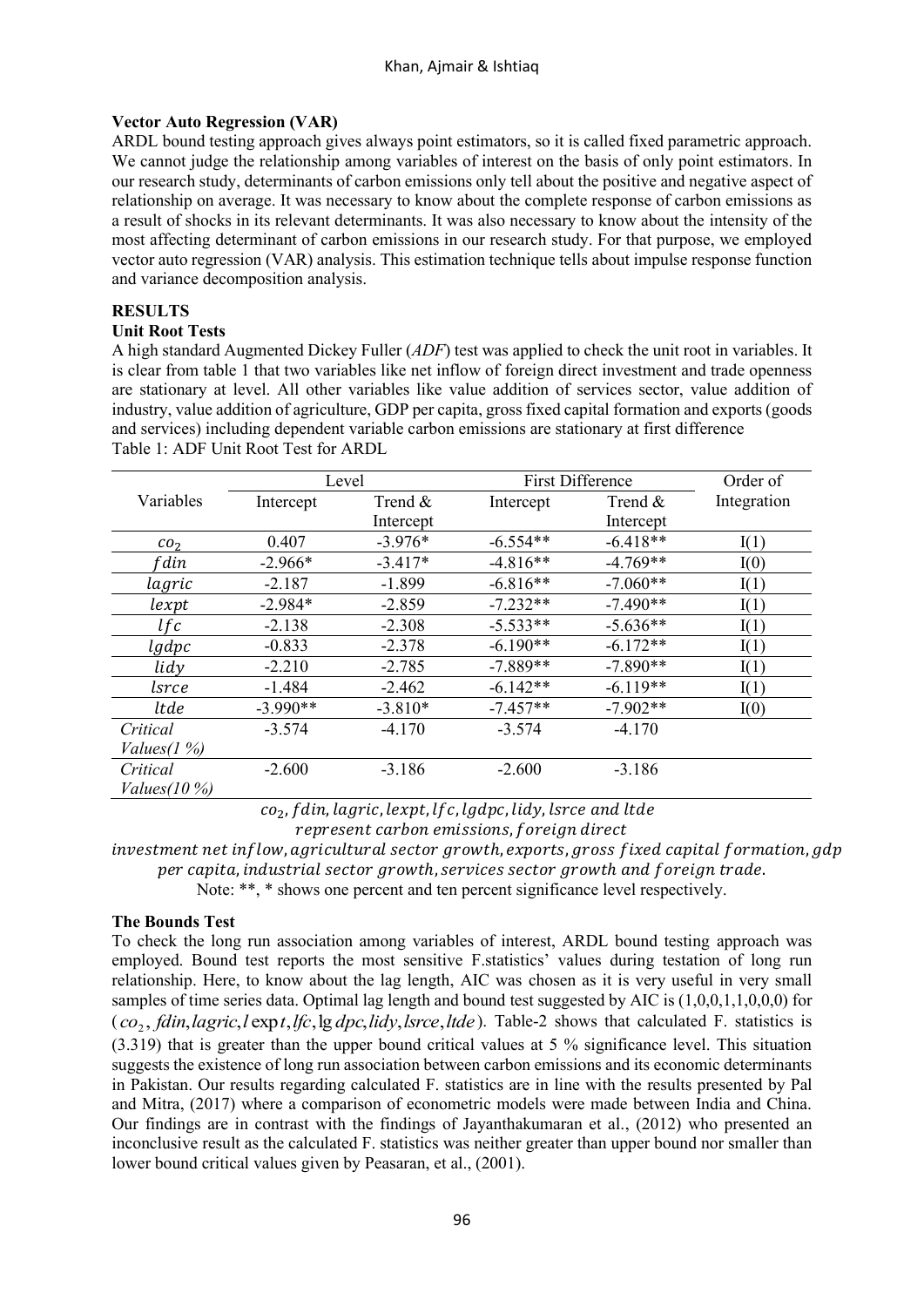|                                                                   |               |      | 5 % critical values bound test |      |               |
|-------------------------------------------------------------------|---------------|------|--------------------------------|------|---------------|
| Dependent Variable: $co2$                                         | F. Statistics | I(0) | I(1)                           |      | Cointegration |
|                                                                   |               |      |                                |      | Exists        |
| Model: $(1,0,0,0,1,1,0,0,0)$                                      |               |      |                                |      |               |
| $co_{2(fdim, lagric, l \exp t, lfc, \lg dpc, lidy, lsrce, ltde)}$ | 3.319         |      | 2.11                           | 3.15 | Yes           |

Table-3 is showing results of long run relationship between carbon emissions and its relevant determinants in Pakistan. Foreign direct investment has positive and significant effect upon carbon emissions in Pakistan. Investment from foreign countries to Pakistan creates employment opportunities for local persons to increase aggregate demand as a result of increase in GDP growth. Increasing growth process results in shape of carbon emissions from industry and transportation. FDI is the source of increase in total factor productivity of the recipient country that can cause carbon emissions through industry growth. Huang et al., (2022) resulted that positive association was seen between foreign direct Investment and  $\cos$  emissions in the developed countries having regulatory quality controls. Value addition in agriculture is showing negative impact on carbon emissions. This result is in line with Israel et al., (2020) where authors concluded that households having access to extension services, households having higher education and the rich households involved in agriculture do not become the cause of carbon emissions. Authors recommended that climate-smart agriculture system should be adopted in agriculture to prevent from carbon emissions.

Exports of goods and services have negative but insignificant effect on carbon emissions. Our result is same with Haq et al., (2022) who concluded that variety of exports showed insignificant results with carbon emissions in long run while in short run, export variety reduced the degradation of environment. Bashir et al., (2020) also concluded that exports reduce carbon emissions in Pakistan. Negative and significant relationship was found out between gross fixed capital formation and carbon emissions, GDP per capita showed positive and significant association with carbon emissions and trade openness was found out having positive but insignificant relation with carbon emissions. These results are in line with the results presented by Rauf et al., (2018) who concluded that carbon emissions were affected positively by economic growth and gross fixed capital formation while negatively by trade openness.

Industry value addition affected carbon emissions negatively and significantly. This finding is contrary to conclusion of Mentel et al., (2022) who founded positive relation between share of industry in GDP and carbon emissions. Authors further said that carbon emissions can be reduced by using the renewable electricity. This result is also contradicting the findings of Bashir et al., (2020) who found positive association between industry growth in Pakistan. Reason of negative results in our case may be the only value addition adoption in regression analysis otherwise the industrial sector growth showed positive relation with carbon emissions that has been presented by many authors in case of Pakistan. Value addition of services showed negative but insignificant relation with carbon emissions. This result is in line with Bashir et al., (2020) who concluded that services sector growth affected negatively the carbon emissions in Pakistan.

| Variables                   | Coefficients | t-statistics                      | P. Values |
|-----------------------------|--------------|-----------------------------------|-----------|
| Dependent Variable: : $co2$ |              | Restricted Constant with no trend |           |
| f din                       | 0.083        | 1.960                             | 0.058     |
| lagric                      | $-4.122$     | $-2.191$                          | 0.035     |
| lexpt                       | $-0.293$     | $-0.656$                          | 0.516     |
| lfc                         | $-1.705$     | $-1.903$                          | 0.065     |
| $lg$ dpc                    | 0.547        | 2.304                             | 0.027     |
| lidy                        | $-3.563$     | $-1.895$                          | 0.066     |
| lsrce                       | $-4.755$     | $-1.623$                          | 0.113     |
|                             |              |                                   |           |

Table 3: Long run dynamics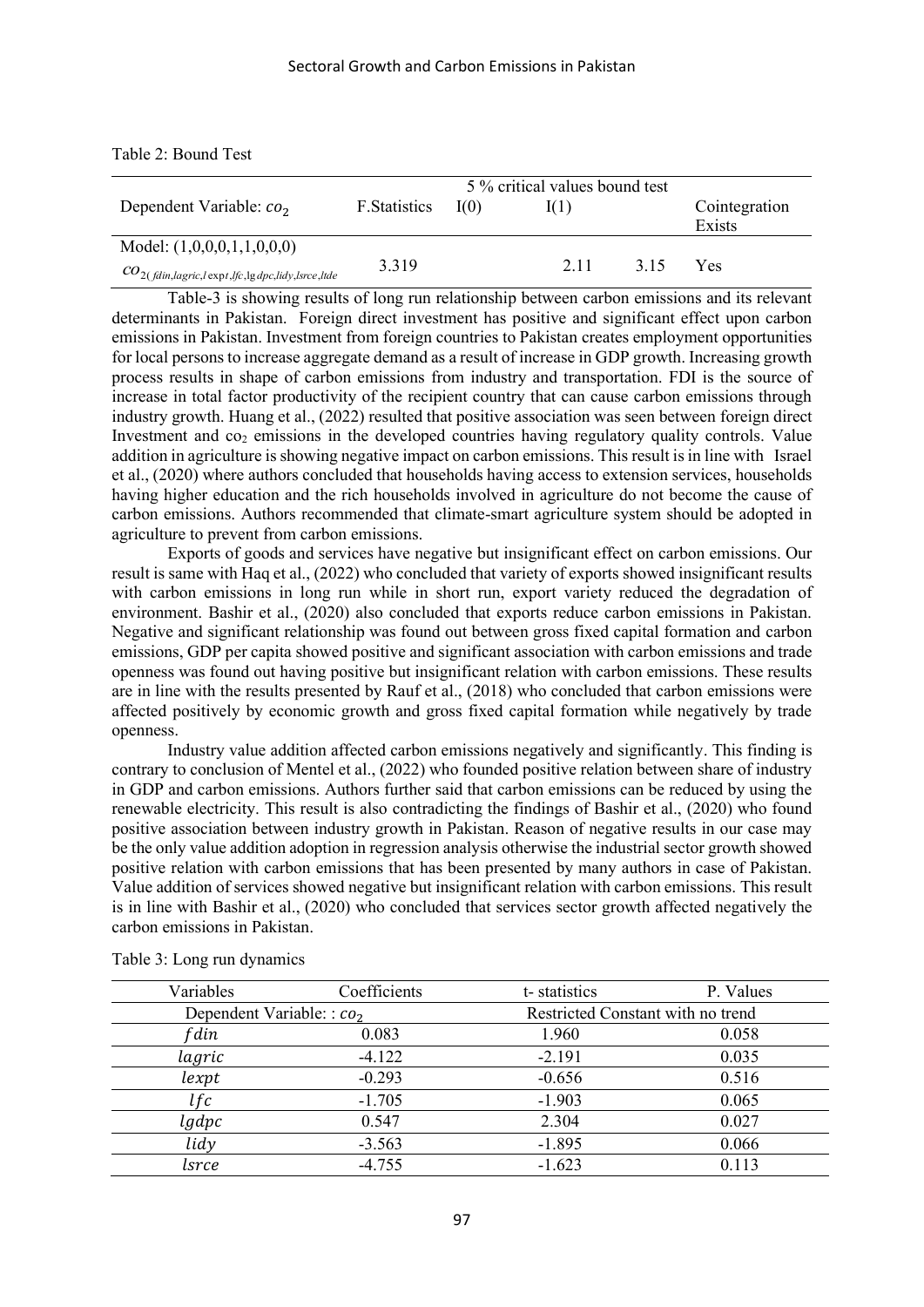### Khan, Ajmair & Ishtiaq

| icuc | $\sim$ $\sim$ | the contract of the con-<br>.<br>--- | $- - -$ |
|------|---------------|--------------------------------------|---------|
|      |               | - -                                  |         |

ARDL model is transformed into Error Correction Model (ECM) for estimation of short run dynamics. Term used to check the speed of adjustment from short run to long run is called error correction term(ECT). This term should be negative in sign and significant for the evidence of convergence from short run to long run. Table-4 shows that there is clear evidence of convergence to long run as the error correction term is significant and negative. All residual diagnostic tests like LM test, ARCH test and white test confirmed that there is absence of auto correlation, heteroscedasticity and multi collinearity. Normality assumption was also confirmed by J-B test.

| Variable         | Coefficient | t-statistic                               | p. value |
|------------------|-------------|-------------------------------------------|----------|
| $ect(-1)$        | $-0.201$    | $-6.424$                                  | 0.000    |
|                  |             | Residual Diagnostic Tests (F. Statistics) |          |
| B.G. LM Test     | 1.727       |                                           | 0.842    |
| <b>ARCH</b> Test | 0.123       |                                           | 0.727    |
| White Test       | 1.502       |                                           | 0.172    |
| $J-B$ Test       | 1.008       |                                           | 0.604    |
| $R^2$            | 0.424       |                                           |          |

Table 4: Short run dynamics

 Stability of estimators in model is checked by Cumulative Sum of Squares (CUSUMSQ) and the Cumulative Sum (CUSUM) tests as shown in figure-1 and figure-2. The blue curved line starting from zero point shows the cumulative sum of deviances. The black horizontal line moving towards right starting from zero is the central point. The dashed lines are the controlling limits used to show the standard deviations from central straight horizontal line. It is clear from figures that critical limits are not crossed by blue curved line that shows the stability of our estimators in ARDL model.



Figure 1: CUSUM Test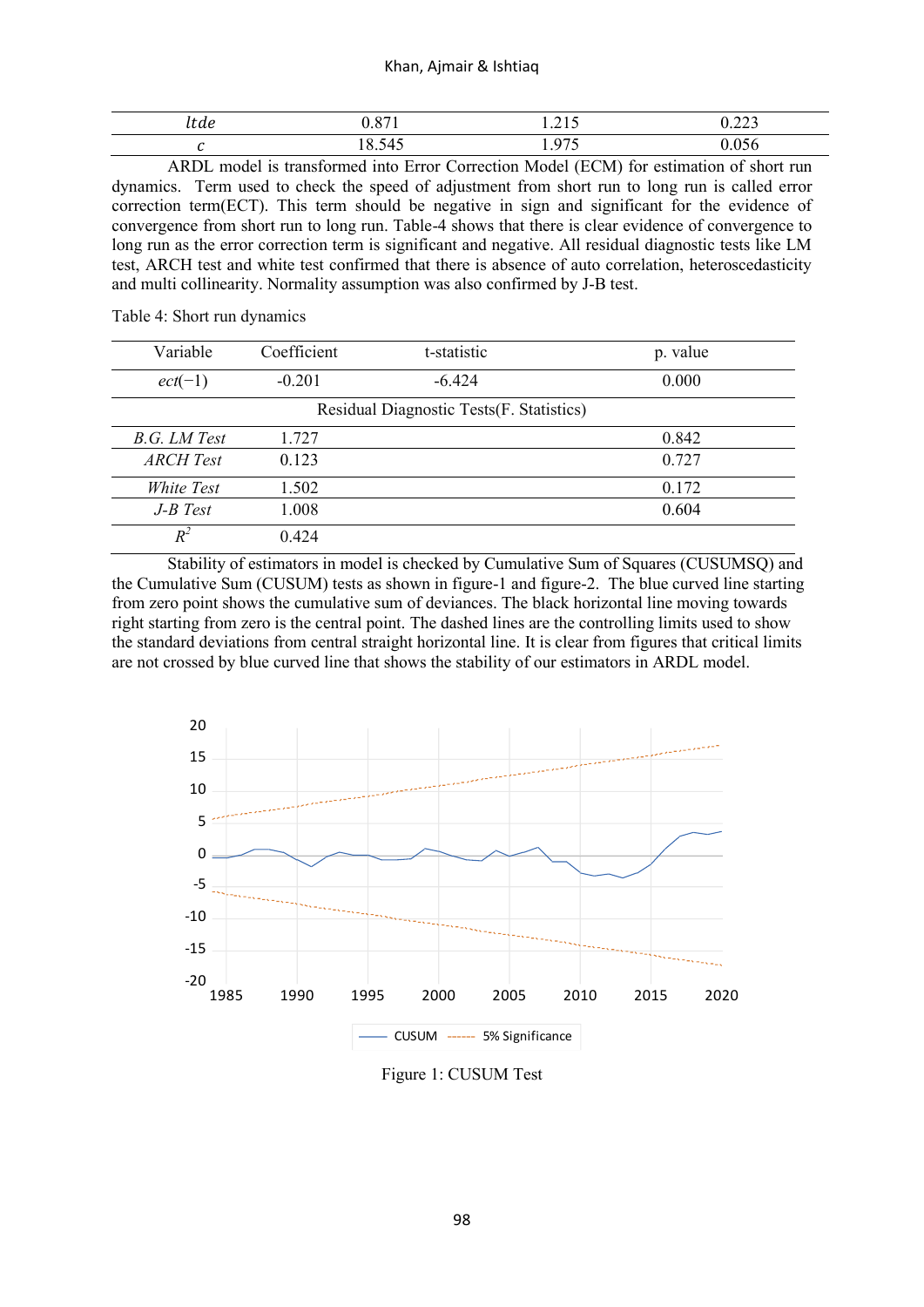

Figure 2: CUSUMQ Test

### **Results VAR**

Before employing VAR technique of estimation, we converted all first differenced stationary variables into differenced shape. Then we applied again ADF unit root test on differenced data series to check the stationarity of all variable. Table-5 indicates that all variables are stationary at level. It is to be noted that three explanatory variables were dropped due to their insignificance in explaining the carbon emissions in Pakistan during ARDL analysis. VAR test was employed on remaining significant explanatory variables foreign direct investment, agriculture, gross fixed capital formation, GDP per capita and industry.

|                 | Level      |            |             | <b>First Difference</b> |             |  |
|-----------------|------------|------------|-------------|-------------------------|-------------|--|
| Variables       | Intercept  | Trend $&$  | Intercept   | Trend $\&$              | Integration |  |
|                 |            | Intercept  |             | Intercept               |             |  |
| CO <sub>2</sub> | $-6.554**$ | $-6.418**$ | $-11.110**$ | $-10.992**$             | I(0)        |  |
| f din           | $-2.966**$ | $-3.417**$ | $-4.816**$  | $-4.769**$              | I(0)        |  |
| dlagric         | $-6.816**$ | $-7.060**$ | $-9.738**$  | $-9.635**$              | I(0)        |  |
| dlfc            | $-5.533**$ | $-5.636**$ | $-7.469**$  | $-7.370**$              | I(0)        |  |
| dlgdpc          | $-6.190**$ | $-6.172**$ | $-7.726**$  | $-7.641**$              | I(0)        |  |
| $d$ lidy        | $-7.889**$ | $-7.890**$ | $-8.980**$  | $-8.876**$              | I(0)        |  |
| Critical        | $-3.574$   | $-4.170$   | $-3.574$    | $-4.170$                |             |  |
| Values $(1\%)$  |            |            |             |                         |             |  |
| Critical        | $-2.600$   | $-3.186$   | $-2.600$    | $-3.186$                |             |  |
| Values $(10\%)$ |            |            |             |                         |             |  |

Table 5: ADF Unit Root Test

 $co<sub>2</sub>$ , fdin, lagric, lfc, lgdpc and lidyrepresent carbon emissions, foreign direct investment net inflow, agricultural sector growth, gross fixed capital formation, gdp per capita ansindustrial sector growth. Note: \*\*, \* shows one percent and ten percent significance level respectively.

### **Lag Selection:**

First step in estimation of vector auto regression (VAR) analysis is to check lag length of all variables to be estimated. There are different criterions to confirm lag selection in VAR estimation but we preferred Akaike Information Criteria (AIC). Table-6 shows that lag 1 is recommended by most criterions as suitable lag length.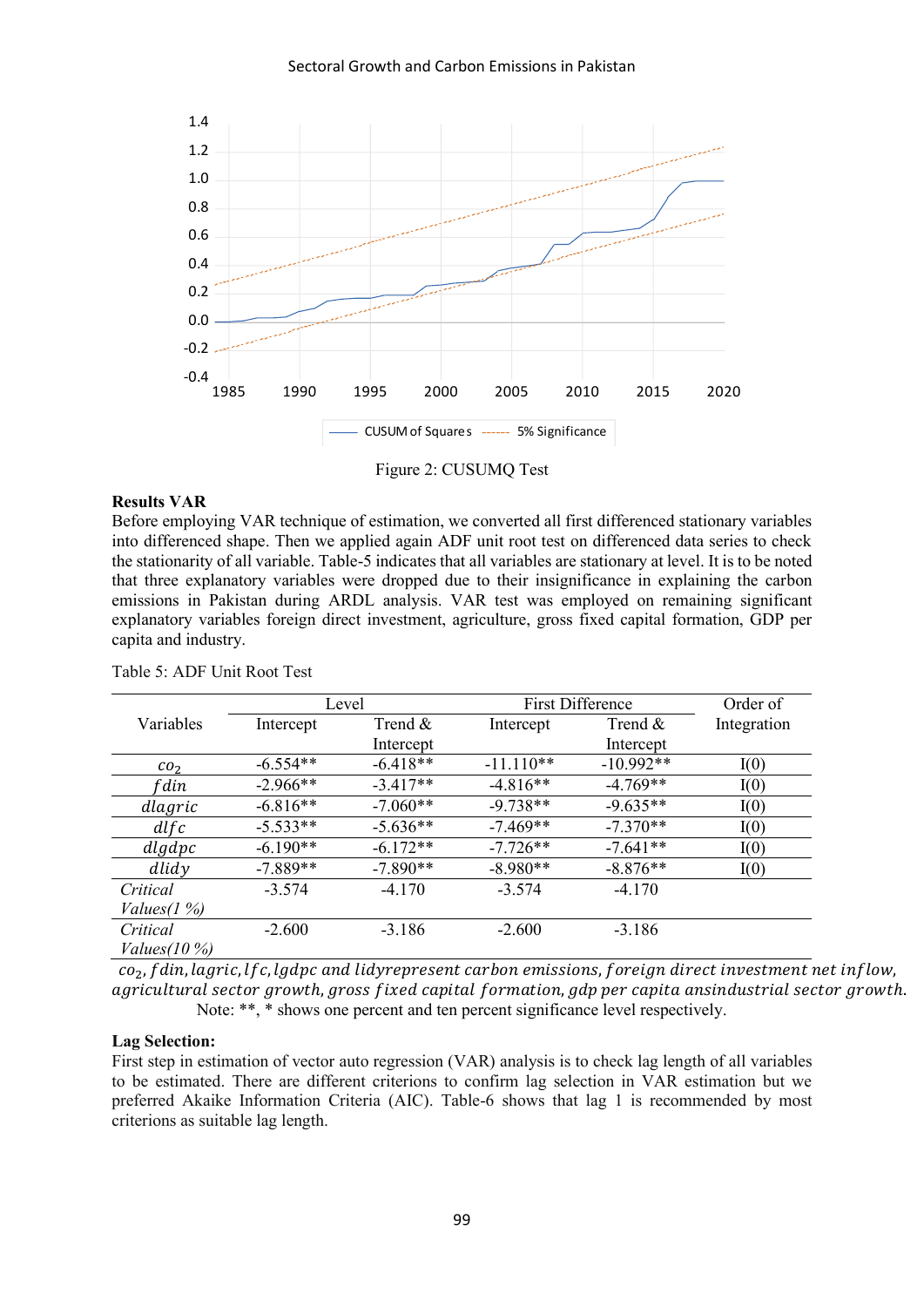| Lag      | LoaL     | LR        | FPE.     | AIC.                                               | SC.                           | HQ.       |
|----------|----------|-----------|----------|----------------------------------------------------|-------------------------------|-----------|
| $\Omega$ | 482.0108 | NA.       |          | 4.14e-17 -20.69612 -20.45760* -20.60677            |                               |           |
| 1        | 541 0912 | 100.1799* |          | $1.54e-17$ $-21.69962$ $-20.02999$ $-21.07416$ $*$ |                               |           |
| 2        | 566.3378 | 36 22330  |          | 2.66e-17 -21.23208 -18.13134                       |                               | -20.07052 |
| 3        | 592 7534 | 31 00964  | 5.03e-17 |                                                    | -20.81536 -16.28351 -19.11771 |           |

Table 6: Short run dynamics

# **Stability Test**

Stability of VAR model is always tested by eigenvalue test. If all values are found in the unit circle, VAR model is considered as stable model. Figure-3 is showing the inverse root of auto regression. On the basis of evidence, we can say that our VAR model is stable in determining the relevant factors affecting carbon emissions in Pakistan as all the values are located in the unit circle.

Inverse Roots of AR Characteristic Polynomial



Figure 3: Inverse Roots of AR

# **Impulse Response Function**

Variance decompositions(VDCs) and impulse response functions (IRFs) are used for analysing the dynamic properties of the system. All variables die out to zero after a maximum years' shock. Impulse response functions indicate the impact of all determinants of carbon emissions in Pakistan in figure-4. Response of carbon emissions as a result of shock in carbon emissions itself is positive till year 3 and after that it is negative before dying out to zero. Response of carbon emissions as a result of shock in value addition in agriculture is negative from year one till year 3, positive during years 3 and 4 and dies out to zero after that. Response of carbon emissions as a result of shock of gross fixed capital formation is positive from year one till year 4, zero during years 4 and 5.5, negative during years5.5 till 7.5 and dies out to zero after that. Response of carbon emissions as a result of shock in GDP per capita is mostly positive from year one till year 5, minor negative during year 2 and dies out to zero after that. Response of carbon emissions as a result of shock of value addition in industry is positive from year one till year 4 and negative during years 5 till 8 and dies out to zero after that. Response of carbon emissions as a result of shock in foreign direct investment is negative from year one till year 8 and dies out to zero after that.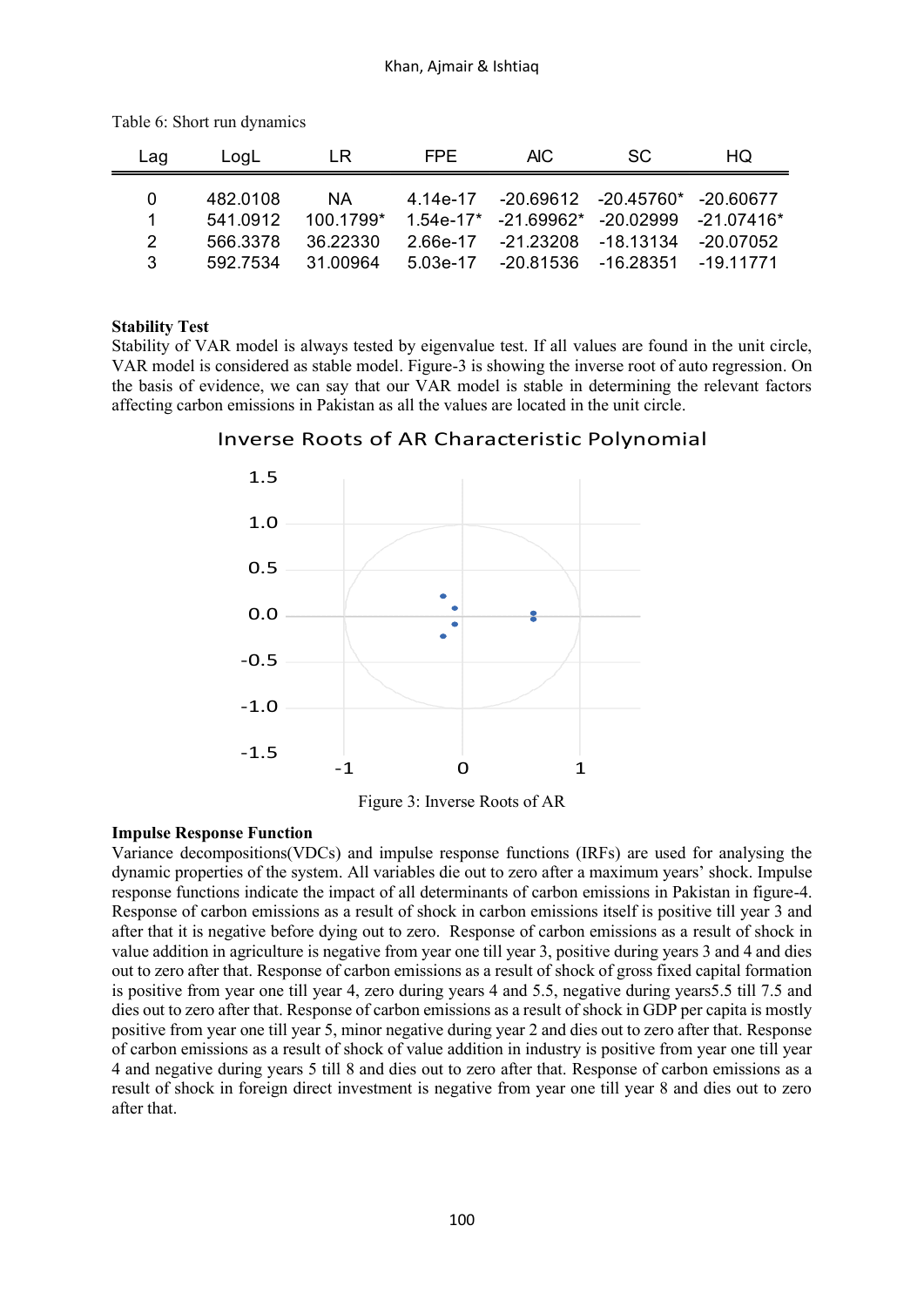

### Response to Cholesky One S.D. (d.f. adjusted) Innovations <sup>±</sup> 2 analytic asymptotic S.E.s

Figure 4: Impulse Response Functions

# **Variance Decomposition Analysis**

Variance decomposition analysis shows how much response of dependent variable comes out by shocks in independent variables (Koengkan et al.,2019, 2020). Table-7 shows the results of variance decomposition analysis of carbon emissions and its determinants like agriculture, gross fixed capital formation, GDP per capita, industry value addition and foreign direct investment. We considered twelve-year window to explain variance decomposition analysis. 45 percent of carbon emissions were affected by carbon emission itself shown in column 3 of table-7. Columns 4, 5, 6, 7 and 8 are showing that carbon emissions are affected 8 percent by agriculture value addition, 13 percent by gross fixed capital formation, 12 percent by GDP per capita, 8 percent by industry value addition and 14 percent is affected by foreign direct investment.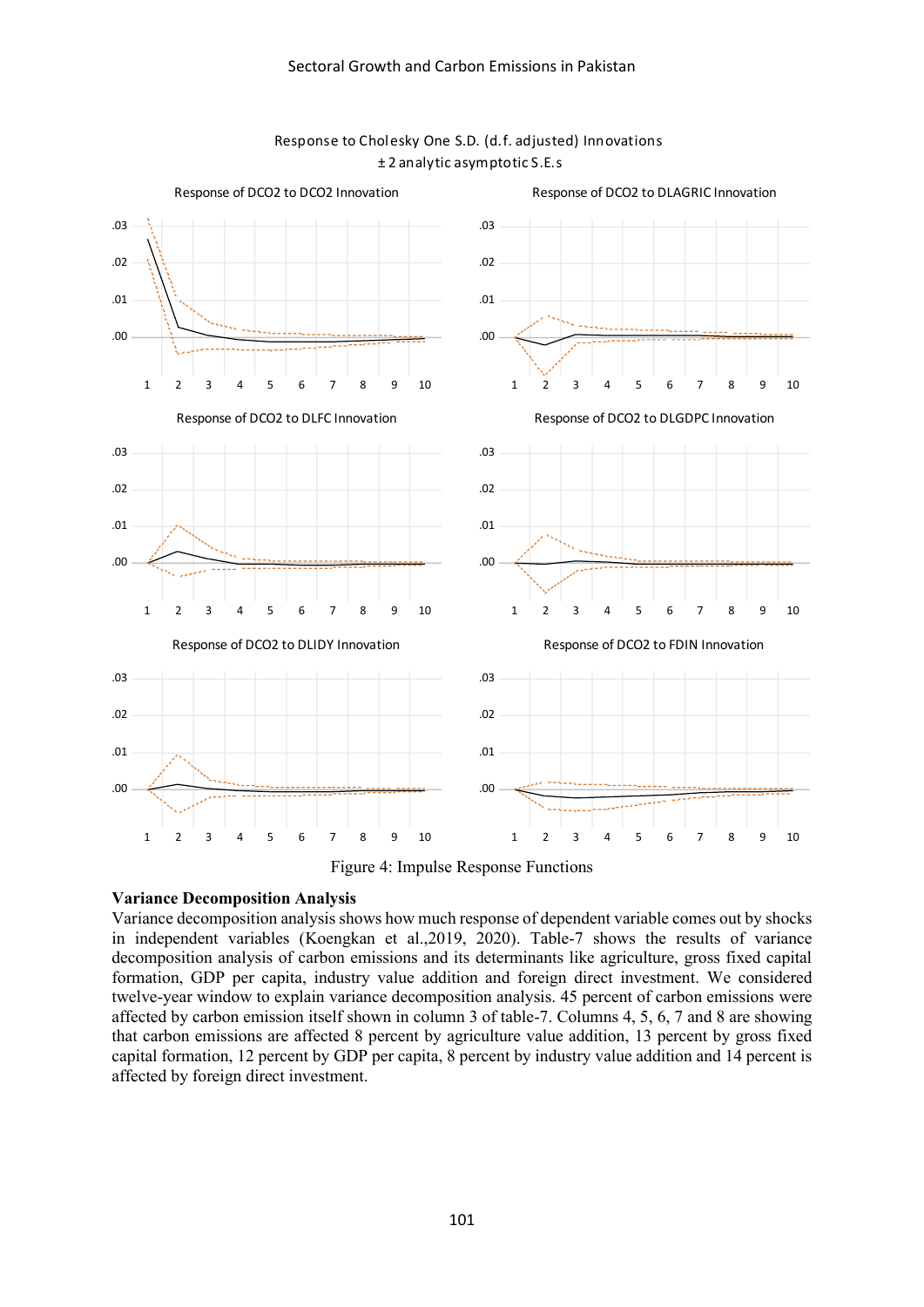| Period | S.E.     | dco2     | dlagric  | dlfc     | digdpc   | dlidy    | fdin     |
|--------|----------|----------|----------|----------|----------|----------|----------|
| 1      | 0.026314 | 100.0000 | 0.000000 | 0.000000 | 0.000000 | 0.000000 | 0.000000 |
| 2      | 0.028874 | 83.08696 | 0.218626 | 4.422354 | 3.204876 | 2.310700 | 6.756483 |
| 3      | 0.029640 | 79.04368 | 1.130221 | 4.217910 | 6.224865 | 2.777993 | 6.605330 |
| 4      | 0.029885 | 77.81825 | 1.427884 | 5.060495 | 6.181200 | 2.740026 | 6.772142 |
| 5      | 0.033325 | 69.61484 | 1.768974 | 7.283150 | 7.851066 | 6.325898 | 7.156076 |
| 6      | 0.035629 | 60.93034 | 7.553870 | 9.402623 | 9.646840 | 5.584649 | 6.881674 |
| 7      | 0.038417 | 55.82635 | 7.273537 | 8.968239 | 8.910919 | 5.660448 | 13.36050 |
| 8      | 0.041798 | 51.20933 | 8.816392 | 7.590529 | 12.50384 | 5.410448 | 14.46946 |
| 9      | 0.043725 | 47.59885 | 8.286046 | 12.22025 | 11.44765 | 7.174506 | 13.27270 |
| 10     | 0.043963 | 47.27187 | 8.490585 | 12.17560 | 11.53648 | 7.329322 | 13.19615 |
| 11     | 0.045260 | 46.27411 | 8.140002 | 13.09937 | 11.44650 | 8.142862 | 12.89716 |
| 12     | 0.045849 | 45.10094 | 7.997580 | 12.78847 | 11.99819 | 8.012161 | 14.10265 |

| Table 7: Variance Decomposition Analysis |  |  |
|------------------------------------------|--|--|
|                                          |  |  |

### **CONCLUSION**

The basic aim to write this research paper was to assess the impact of relevant determinants like GDP per capita and sectoral growth on carbon emissions in Pakistan. Latest annual time series data set was collected from World Bank Indicators during period 1971-2020 due to unavailability of data of some variables for year 2021. ARDL bound testing and simple VAR techniques of estimation were employed to create uniqueness in analysis.

According to ARDL bound testing foreign direct investment has positive and significant effect upon carbon emissions in Pakistan. Value addition in agriculture is showing negative impact to carbon emissions. Exports of goods and services have negative insignificant effect on carbon emissions. Negative and significant relationship was found out between gross fixed capital formation and carbon emissions, GDP per capita showed positive and significant association with carbon emissions and trade openness was found out having positive but insignificant relation with carbon emissions. Industry value addition affected carbon emissions negatively and significantly. Value addition of services showed negative but insignificant relation with carbon emissions.

Impulse response function indicates the impact of all determinants of carbon emissions. Response of carbon emissions as a result of shock in carbon emissions itself is positive till year 3 and after that it is negative before dying out to zero. Response of carbon emissions as a result of shock in value addition in agriculture is negative from year one till year 3, positive during years 3 and 4 and dies out to zero after that. Response of carbon emissions as a result of shock of gross fixed capital formation is positive from year one till year 4, zero during years 4 and 5.5, negative during years5.5 till 7.5 and dies out to zero after that. Response of carbon emissions as a result of shock in GDP per capita is mostly positive from year one till year 5, minor negative during year 2 and dies out to zero after that. Response of carbon emissions as a result of shock of value addition in industry is positive from year one till year 4 and negative during years 5 till 8 and dies out to zero after that. Response of carbon emissions as a result of shock in foreign direct investment is negative from year one till year 8 and dies out to zero after that.

According to variance decomposition analysis, 45 percent of carbon emissions were affected by carbon emissions itself. Carbon emissions are affected 8 percent by agriculture value addition, 13 percent by gross fixed capital formation, 12 percent by GDP per capita, 8 percent by industry value addition and 14 percent is affected by foreign direct investment.

Relevant authorities should focus on checking the impact of sectoral growth on carbon emissions. On the basis of findings, we can say that climate- smart agriculture technology should be adopted, emissions free apparatus should be installed in industry and environment friendly services should be provided to prevent from environmental degradation.

### **REFERENCES**

Adedoyin, F. F., Gumede, M. I., Bekun, F. V., Etokakpan, M. U., & Balsalobre-Lorente, D. (2020). Modelling coal rent, economic growth and CO2 emissions: does regulatory quality matter in BRICS economies? *Science of the Total Environment*, *710*, 136284.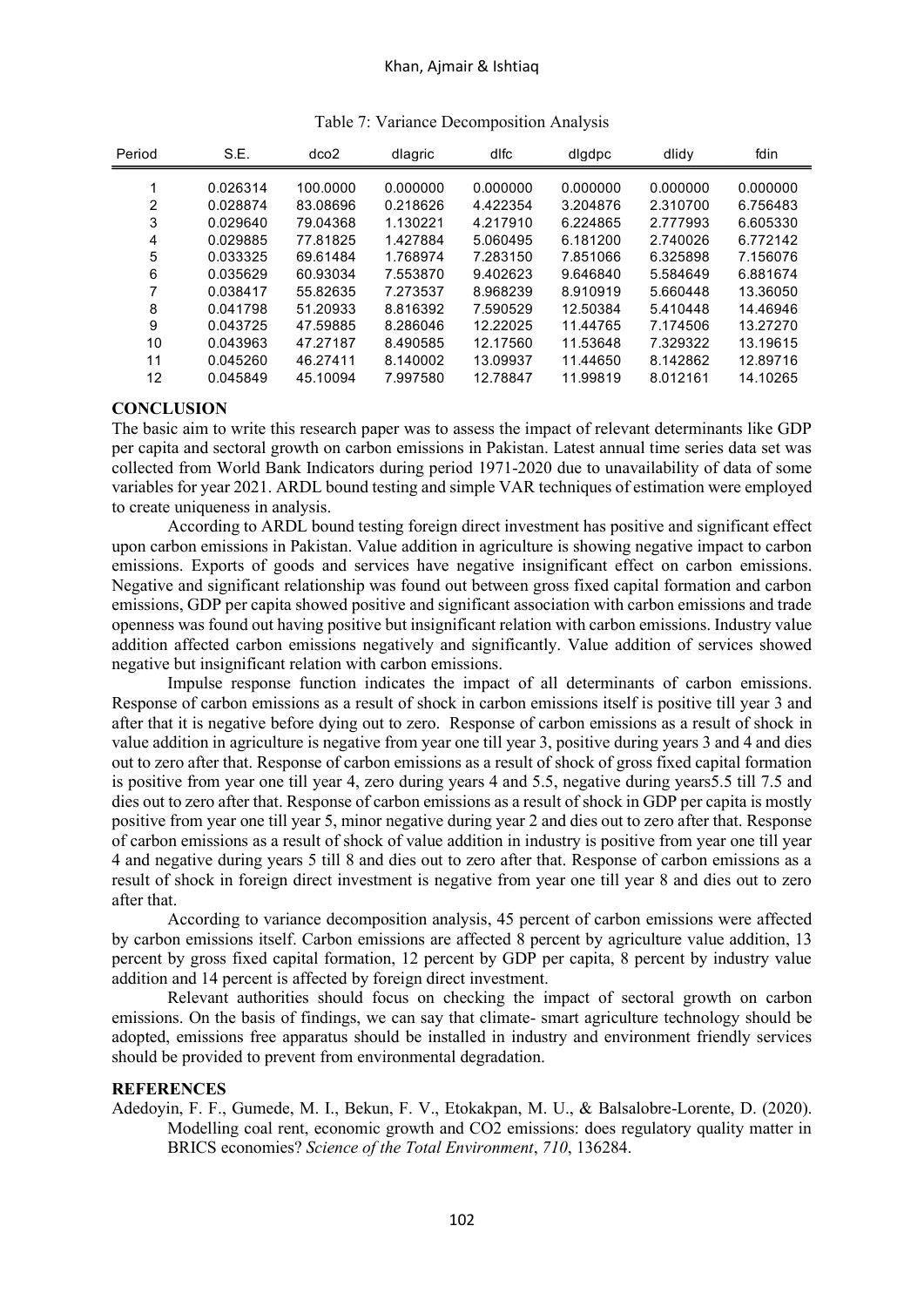- Aguila, Y. (2020). A global pact for the environment: the logical outcome of 50 years of international environmental law. *Sustainability*, *12*(14), 5636.
- Bashir, F., Chaudhry, I. S., Ahmad, R., & Habib, F. (2020). An econometric investigation of sectoral output and environmental degradation in Pakistan. *Review of Education, Administration & LAW*, *3*(3), 443-456.
- Buneris, R., & Vilhelmsson, A. (2021). Financial Determinants of Carbon dioxide emissions.
- Engle, R. F., & Granger, C. W. (1987). Co-integration and error correction: representation, estimation, and testing. *Econometrica: journal of the Econometric Society*, 251-276.
- Farouq, I. S., Sambo, N. U., Ahmad, A. U., Jakada, A. H., & Danmaraya, I. A. (2021). Does financial globalization uncertainty affect CO 2 emissions? Empirical evidence from some selected SSA countries. *Quant Financ Econ*, *5*, 247-263.
- Haq, I. U., Mehmed, B., Naradda Gamage, S. K., Allayarov, P., Khan, D., & Khattak, Z. Z. (2022). Nexus between export variety and carbon emissions in Pakistan: The role of FDI and technological development. *PloS one*, *17*(1), e0263066.
- Huang, Y., Chen, F., Wei, H., Xiang, J., Xu, Z., & Akram, R. The impacts of FDI inflows on carbon emissions: Economic development and regulatory quality as moderators. *Frontiers in Energy Research*, 938.
- Israel, M. A., Amikuzuno, J., & Danso-Abbeam, G. (2020). Assessing farmers' contribution to greenhouse gas emission and the impact of adopting climate-smart agriculture on mitigation. *Ecological Processes*, *9*(1), 1-10.
- Jayanthakumaran, K., Verma, R., & Liu, Y. (2012). CO2 emissions, energy consumption, trade and income: a comparative analysis of China and India. *Energy Policy*, *42*, 450-460.
- Johansen, S. (1995). *Likelihood-based inference in cointegrated vector autoregressive models*. OUP Oxford.
- Johansen, S., & Juselius, K. (1990). Maximum likelihood estimation and inference on cointegration with appucations to the demand for money. *Oxford Bulletin of Economics and statistics*, *52*(2), 169-210.
- Khan, M. K., Khan, M. I., & Rehan (2020). relationship between energy consumption, economic growth and carbon dioxide emissions in Pakistan. *Financial Innovation*, *6*(1), 1-13.
- Koengkan, M., Losekann, L. D., & Fuinhas, J. A. (2019). The relationship between economic growth, consumption of energy, and environmental degradation: renewed evidence from Andean community nations. *Environment Systems and Decisions*, *39*(1), 95-107.
- Liew, V. K. S. (2004). Which lag length selection criteria should we employ? *Economics bulletin*, *3*(33), 1-9.
- Litavcová, E., & Chovancová, J. (2021). Economic Development, CO2 Emissions and Energy Use Nexus-Evidence from the Danube Region Countries. *Energies*, *14*(11), 31-65.
- Liu, M., Ren, X., Cheng, C., & Wang, Z. (2020). The role of globalization in CO2 emissions: a semiparametric panel data analysis for G7. *Science of the Total Environment*, *718*, 137379.
- Mentel, U., Wolanin, E., Eshov, M., & Salahodjaev, R. (2022). Industrialization and CO2 Emissions in Sub-Saharan Africa: The Mitigating Role of Renewable Electricity. *Energies*, *15*(3), 946.
- Nam, K., Lee, S., & Jeon, H. (2020). Nonlinearity between CO2 emission and economic development: Evidence from a functional coefficient panel approach. *Sustainability*, *12*(24), 10258.
- Odugbesan, J. A., & Rjoub, H. (2020). Relationship among economic growth, energy consumption, CO2 emission, and urbanization: evidence from MINT countries. *Sage Open*, *10*(2), 2158244020914648.
- Osadume, R. (2021). Impact of economic growth on carbon emissions in selected West African countries, 1980–2019. *Journal of Money and Business*.
- Osobajo, O. A., Otitoju, A., Otitoju, M. A., & Oke, A. (2020). The impact of energy consumption and economic growth on carbon dioxide emissions. *Sustainability*, *12*(19), 7965.
- Pal, D., & Mitra, S. K. (2017). Time-frequency contained co-movement of crude oil and world food prices: A wavelet-based analysis. *Energy Economics*, *62*, 230-239.
- Pesaran, M. H., Shin, Y., & Smith, R. J. (2001). Bounds testing approaches to the analysis of level relationships. *Journal of applied econometrics*, *16*(3), 289-326.Engle, R.F., Granger, C.W. (1987), Co-integration and error correction: Representation, estimation and testing. Econometrica, 55(2), 251-276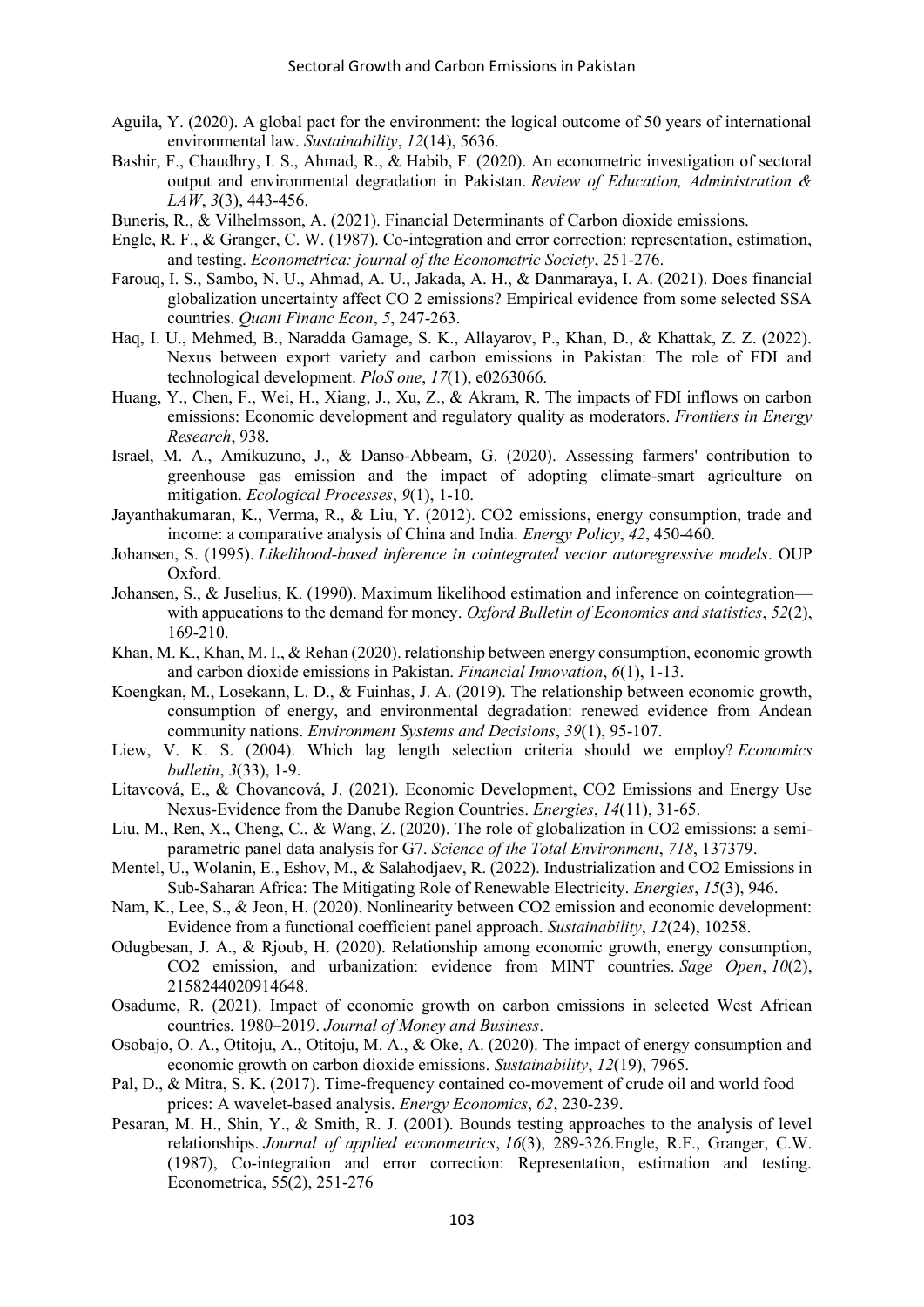- Piłatowska, M., Geise, A., & Włodarczyk, A. (2020). The effect of renewable and nuclear energy consumption on decoupling economic growth from CO2 emissions in Spain. *Energies*, *13*(9), 2124.
- Rauf, A., Liu, X., Amin, W., Ozturk, I., Rehman, O. U., & Sarwar, S. (2018). Energy and ecological sustainability: Challenges and panoramas in belt and road initiative countries. *Sustainability*, *10*(8), 2743.
- Shikwambana, L., Mhangara, P., & Kganyago, M. (2021). Assessing the relationship between economic growth and emissions levels in South Africa between 1994 and 2019. *Sustainability*, *13*(5), 2645.
- Wen, J., Khalid, S., Mahmood, H., & Yang, X. (2021). Economic policy uncertainty and growth nexus in Pakistan: a new evidence using NARDL model. *Economic Change and Restructuring*, 1-15.
- Zhang, J. (2021). Environmental Kuznets curve hypothesis on CO2 emissions: evidence for China. *Journal of Risk and Financial Management*, *14*(3), 93.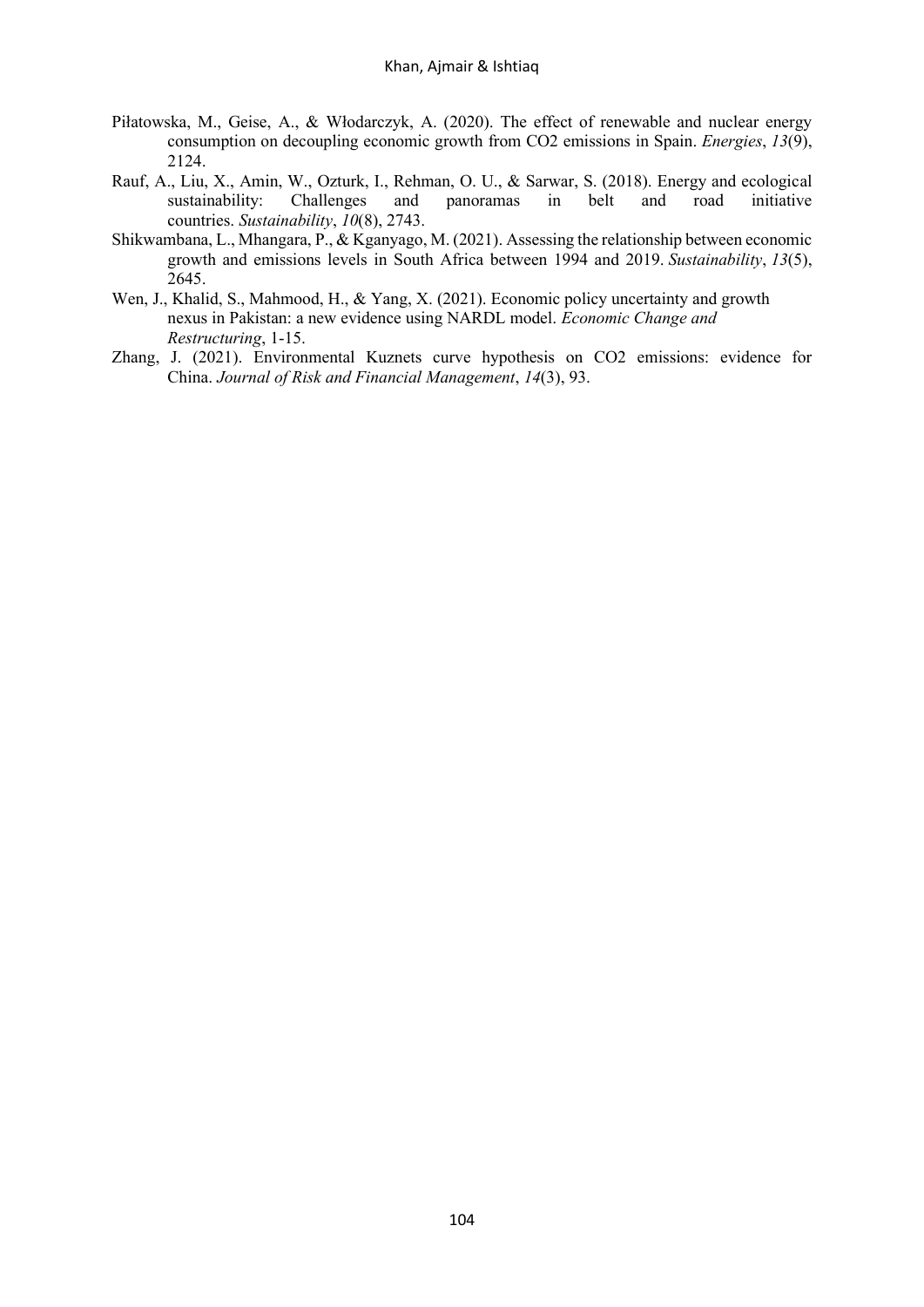| Code                 | <b>Indicator Name</b>                                                  | Long definition                                                                                                                                                                                                                                                                                                                                                                                                                                                                                                                                                                                                                                                                                                             |
|----------------------|------------------------------------------------------------------------|-----------------------------------------------------------------------------------------------------------------------------------------------------------------------------------------------------------------------------------------------------------------------------------------------------------------------------------------------------------------------------------------------------------------------------------------------------------------------------------------------------------------------------------------------------------------------------------------------------------------------------------------------------------------------------------------------------------------------------|
| EN.ATM.CO2E.PC       | CO <sub>2</sub> emissions<br>(metric tons per<br>capita)               | Carbon dioxide emissions are those<br>stemming from the burning of fossil<br>fuels and the manufacture of cement.<br>dioxide<br>They<br>include<br>carbon<br>during consumption of<br>produced<br>solid, liquid, and gas fuels and gas<br>flaring.                                                                                                                                                                                                                                                                                                                                                                                                                                                                          |
|                      | GDP per capita                                                         | GDP per capita is gross domestic<br>divided<br>product<br>by<br>midyear<br>population. GDP is the sum of gross<br>value added by all resident producers<br>in the economy plus any product taxes<br>and minus any subsidies not included<br>in the value of the products. It is<br>calculated without making deductions<br>for depreciation of fabricated assets or<br>for depletion and degradation of<br>natural resources. Data are in current                                                                                                                                                                                                                                                                           |
| NY.GDP.PCAP.CD       | (current US\$)                                                         | U.S. dollars.                                                                                                                                                                                                                                                                                                                                                                                                                                                                                                                                                                                                                                                                                                               |
|                      | Foreign direct<br>investment, net<br>outflows $%$ of                   | Foreign direct investment refers to<br>direct investment equity flows in an<br>economy. It is the sum of equity<br>capital, reinvestment of earnings, and<br>other capital. Direct investment is a<br>category of cross-border investment<br>associated with a resident in one<br>having control<br>economy<br>or<br>a<br>significant degree of influence on the<br>management of an enterprise that is<br>resident<br>another<br>in<br>economy.<br>Ownership of 10 percent or more of<br>the ordinary shares of voting stock is<br>the criterion for determining the<br>existence of a direct investment<br>relationship. This series shows net<br>outflows of investment from the<br>reporting economy to the rest of the |
| BM.KLT.DINV.WD.GD.ZS | GDP)                                                                   | world, and is divided by GDP.<br>Trade is the sum of exports and                                                                                                                                                                                                                                                                                                                                                                                                                                                                                                                                                                                                                                                            |
| NE.TRD.GNFS.ZS       | Trade (% of<br>GDP)                                                    | imports of goods<br>and services<br>measured as a share of gross domestic<br>product.                                                                                                                                                                                                                                                                                                                                                                                                                                                                                                                                                                                                                                       |
| NV.AGR.TOTL.ZS       | Agriculture,<br>forestry, and<br>fishing, value<br>added (% of<br>GDP) | Agriculture, forestry, and fishing<br>corresponds to ISIC divisions 1-3 and<br>includes<br>forestry,<br>hunting,<br>and<br>fishing, as well as cultivation of crops<br>and livestock production. Value added<br>is the net output of a sector after<br>adding up all outputs and subtracting<br>intermediate inputs. It is calculated<br>making deductions<br>without<br>for<br>depreciation of fabricated assets or                                                                                                                                                                                                                                                                                                        |

# **Appendix-A:**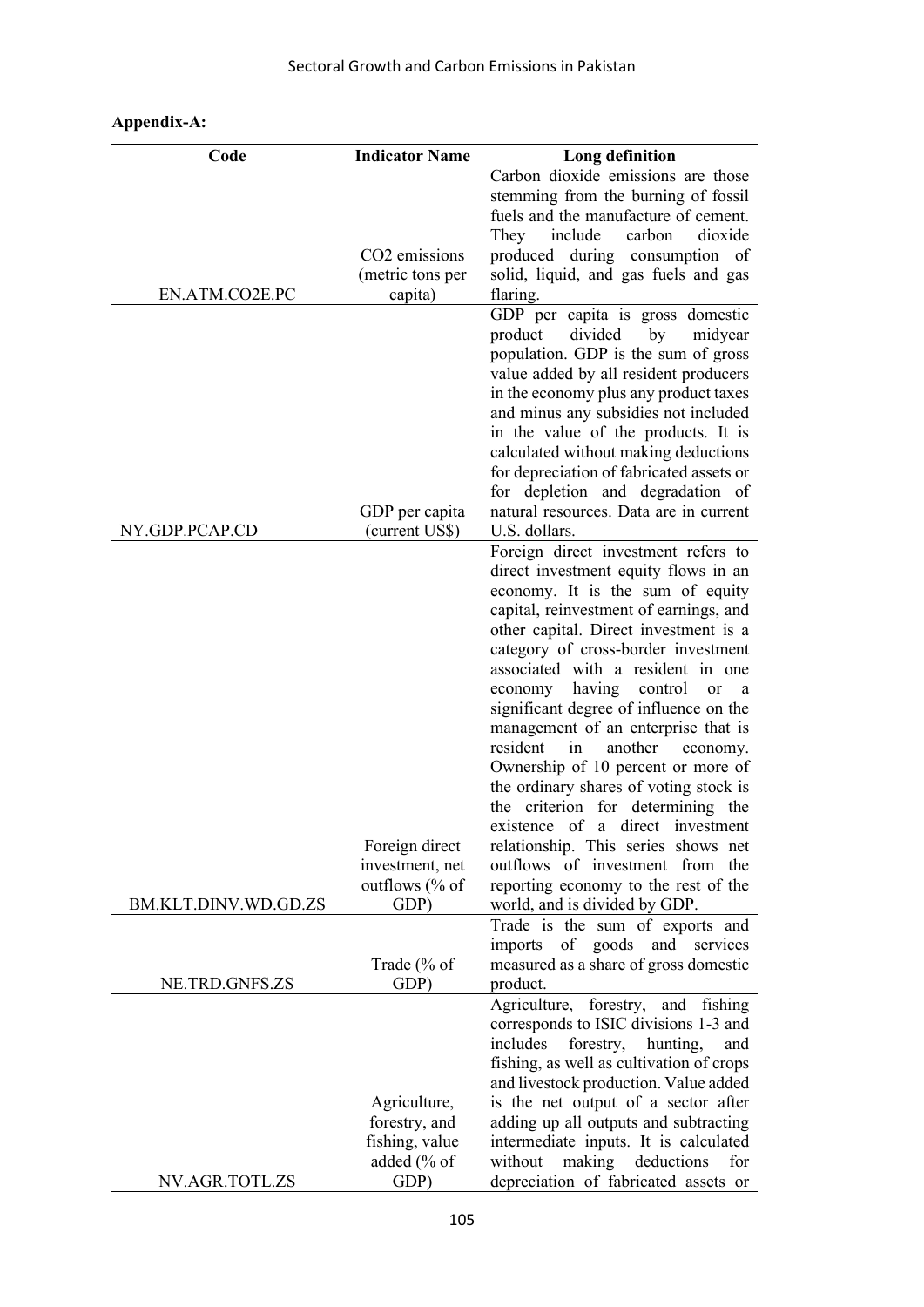|                                                                                                                                            | depletion and degradation of natural<br>resources. The origin of value added<br>is determined by the International<br>Standard Industrial Classification<br>(ISIC), revision 4. Note: For VAB<br>countries, gross value added at factor<br>cost is used as the denominator.                                                                                                                                                                                                                                                                                                                                                                                                                                                                                |
|--------------------------------------------------------------------------------------------------------------------------------------------|------------------------------------------------------------------------------------------------------------------------------------------------------------------------------------------------------------------------------------------------------------------------------------------------------------------------------------------------------------------------------------------------------------------------------------------------------------------------------------------------------------------------------------------------------------------------------------------------------------------------------------------------------------------------------------------------------------------------------------------------------------|
| fixed<br><b>Gross</b><br>(formerly)<br>investment)<br>improvements<br>hospitals,<br>dwellings,<br>Gross fixed<br>1993<br>capital formation | capital<br>formation<br>domestic<br>fixed<br>gross<br>includes<br>land<br>ditches,<br>(fences,<br>drains, and so on); plant, machinery,<br>and equipment purchases; and the<br>construction of roads, railways, and<br>the like, including schools, offices,<br>residential<br>private<br>and commercial<br>and<br>industrial buildings. According to the<br>SNA, net acquisitions of<br>valuables are also considered capital                                                                                                                                                                                                                                                                                                                             |
| NE.GDI.FTOT.ZS<br>$(\% \text{ of GDP})$<br>formation.                                                                                      |                                                                                                                                                                                                                                                                                                                                                                                                                                                                                                                                                                                                                                                                                                                                                            |
| Industry<br>Industry<br>(including<br>Standard<br>construction),<br>value added (%<br>NV.I ND.TOTL.ZS<br>of GDP)                           | (including construction)<br>corresponds to ISIC divisions 05-43<br>and includes manufacturing (ISIC<br>divisions 10-33). It comprises value<br>added in mining, manufacturing (also<br>reported as a separate subgroup),<br>construction, electricity, water, and<br>gas. Value added is the net output of a<br>sector after adding up all outputs and<br>subtracting intermediate inputs. It is<br>calculated without making deductions<br>for depreciation of fabricated assets or<br>depletion and degradation of natural<br>resources. The origin of value added<br>is determined by the International<br>Industrial Classification<br>(ISIC), revision 4. Note: For VAB<br>countries, gross value added at factor<br>cost is used as the denominator. |
| Exports                                                                                                                                    | of goods and<br>services                                                                                                                                                                                                                                                                                                                                                                                                                                                                                                                                                                                                                                                                                                                                   |
| value<br>of<br>communication,<br>as<br>financial,<br>Exports of goods                                                                      | represent the value of all goods and<br>other market services provided to the<br>rest of the world. They include the<br>merchandise,<br>freight,<br>insurance, transport, travel, royalties,<br>license fees, and other services, such<br>construction,<br>information,<br>business,<br>personal, and government services.                                                                                                                                                                                                                                                                                                                                                                                                                                 |
| and services $\frac{6}{6}$<br>They<br>exclude<br>NE.EXP.GNFS.ZS<br>of GDP)                                                                 | compensation<br>of<br>employees and investment income                                                                                                                                                                                                                                                                                                                                                                                                                                                                                                                                                                                                                                                                                                      |